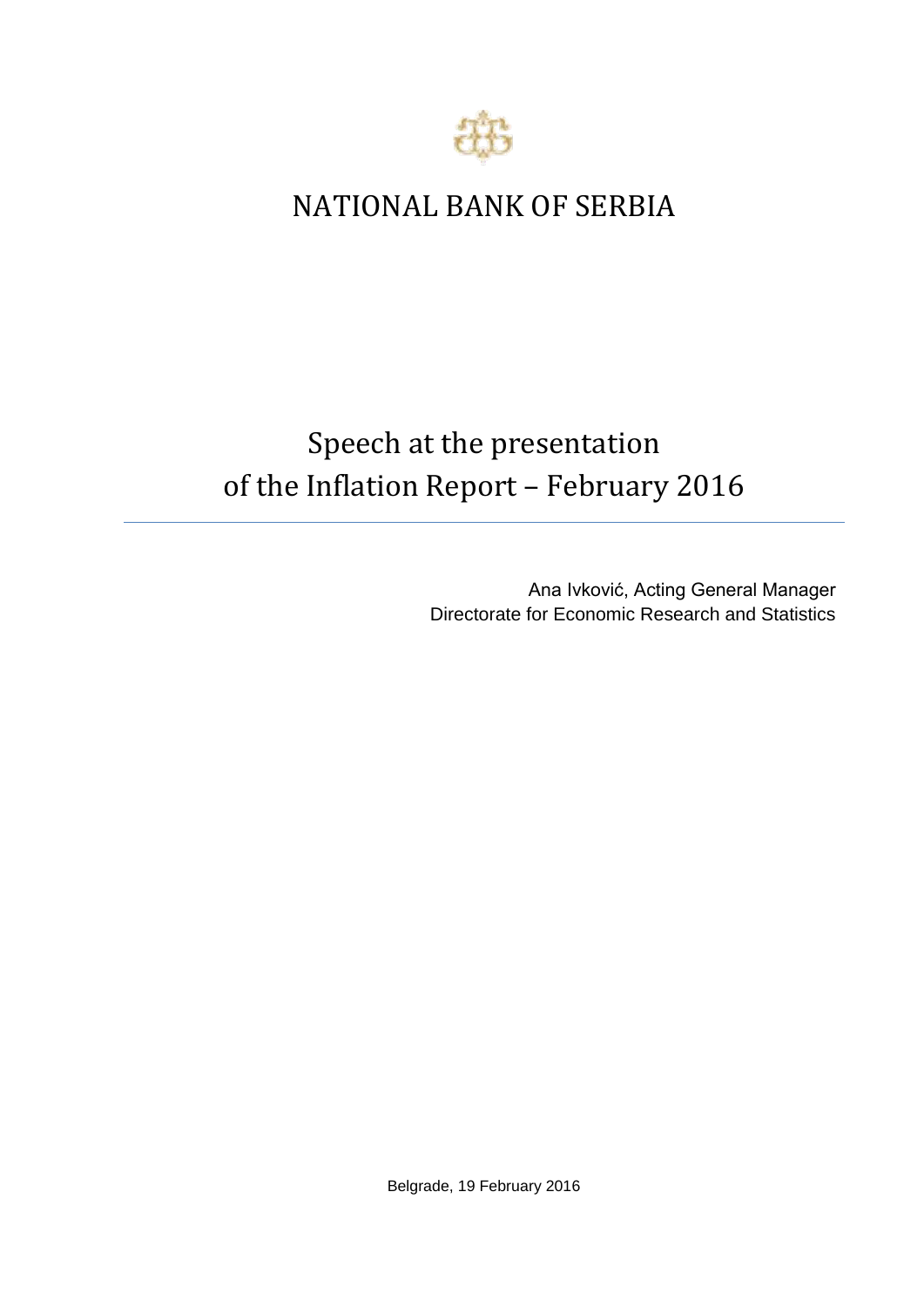*Ladies and gentlemen, esteemed members of the press and fellow economists,* 

Welcome to the presentation of the February *Inflation Report*, where we will present current and expected economic developments and explain measures taken by the National Bank of Serbia.

First of all, let me note that the movements in the prior period were consistent with our expectations stated in the November *Report –* inflation stayed low and stable and GDP continued growing. As global prices of primary commodities declined in the meantime, inflation's return within the target tolerance band will be slower than expected. According to the new projection, inflation should return within the target tolerance band late this or early next year and hover around 3% thereafter. GDP is expected to accelerate from 0.8% last year to 1.8% this and 2.2% next year.

The National Bank of Serbia trimmed the key policy rate further in February, to 4.25%. Past monetary easing, begun in May 2013, greatly reduced the cost of private sector and government borrowing, while also contributing to the recovery in lending since mid-2015. It is in 2015 that interest rates on dinar loans to the private sector recorded the sharpest drop so far, of close to 5 percentage points. Their decline was also supported by the narrowing of internal and external imbalances – the budget deficit was almost halved in 2015 (from 6.6% to 3.7% of GDP), and the current account deficit was lower by a fifth and fully covered by foreign direct investment. The narrowing of internal and external imbalances increases our economy's resilience to external shocks. Similar trends are expected to continue in the years ahead.



Movements in the international environment late last and early this year were marked by weaker global growth prospects, continuing slide in global prices of oil and other primary commodities and heightened uncertainty in the international financial market.

Global growth forecasts have been revised downwards. Emerging markets in particular face challenges, including increased financial vulnerability triggered by the Fed's monetary policy reversal, Chinese growth slowdown and tumbling global prices of primary commodities. Euro area growth has, by contrast, continued at a moderate pace and is expected to reach 1.7% in 2016. A deceleration in emerging markets' growth could, however, dent the recovery of the euro area by pushing down the demand for euro area exports. Given its importance as our key trading partner, any potential slowdown in euro area recovery would affect our economy as well.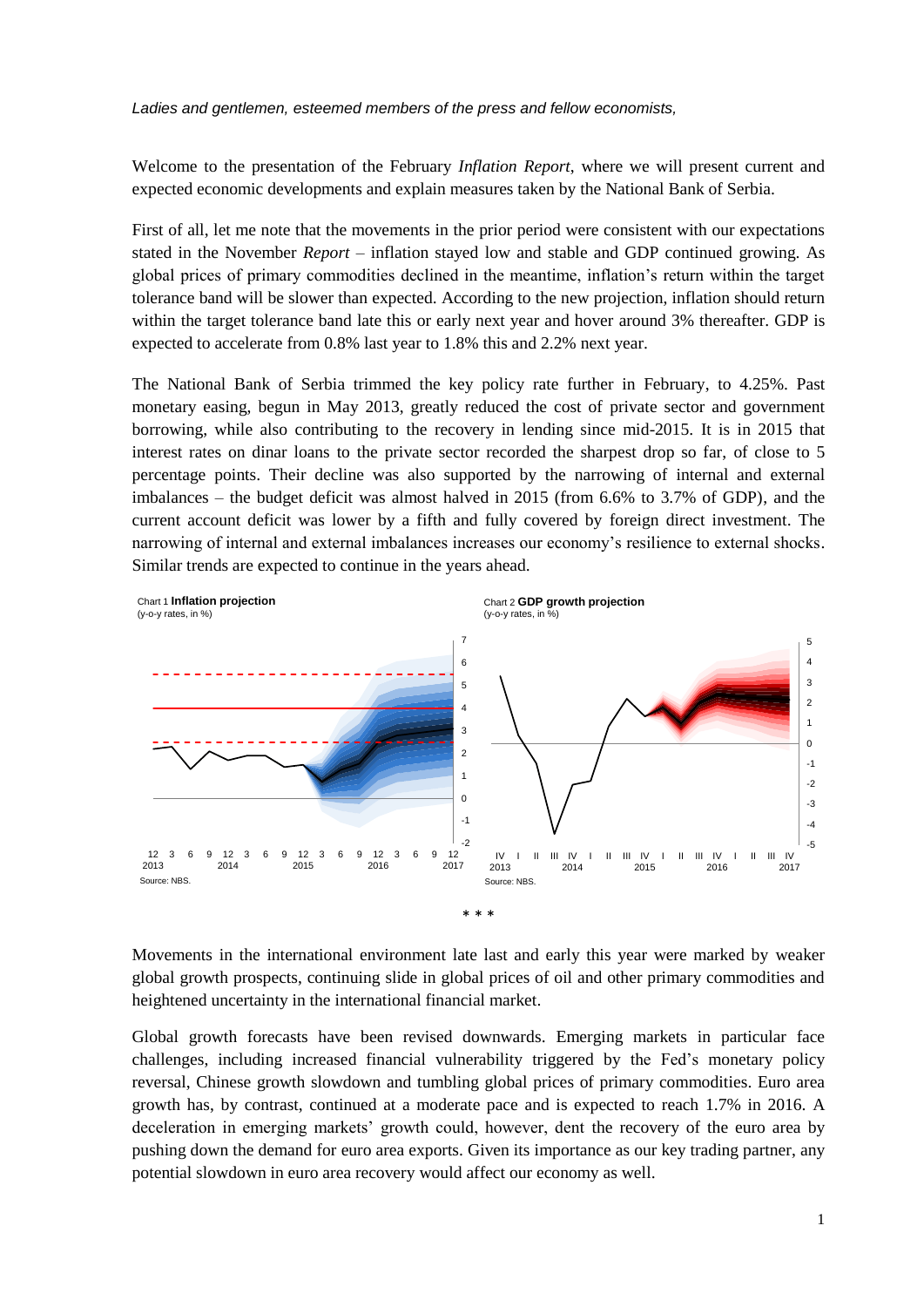

After recovering temporarily to over USD 50 per barrel in early October, oil prices tumbled again in January to their thirteen-year low. They currently stand at around USD 30 per barrel, which is more than 70% lower than a year and a half ago when their slide began. Although in our inflation projection we assumed a certain recovery of such depressed oil prices on the basis of futures, downward pressures on oil prices may persist over the short run, mostly on account of persistently high supply and inventories and weaker prospects for global growth.



In addition to oil, prices of other primary commodities also continued to decline, which made primary commodities one of the factors behind extremely low inflation worldwide. This has prompted central banks to take measures in order to bring inflation back to target. In December, the ECB decided to cut further its (already negative) interest rate on the deposit facility and to extend its quantitative easing programme at least until March 2017 in order to support the return of inflation to target and sustain economic recovery in the euro area. In January, the ECB announced the possibility of further stimulus in March this year, which could moderate the negative effects of the Fed's normalisation on capital flows to emerging markets. The pace of the Fed's rate hikes, however, may be slowed by weaker global growth prospects and the continuing slide in prices of primary commodities.

Heightened uncertainty in the international financial market reflected on the domestic foreign exchange market as well. And while appreciation pressures on the dinar prevailed during most of 2015, depreciation pressures built up late last and early this year. In the first half of December and in January, pressures stemmed from increased investor risk aversion to emerging markets, Serbia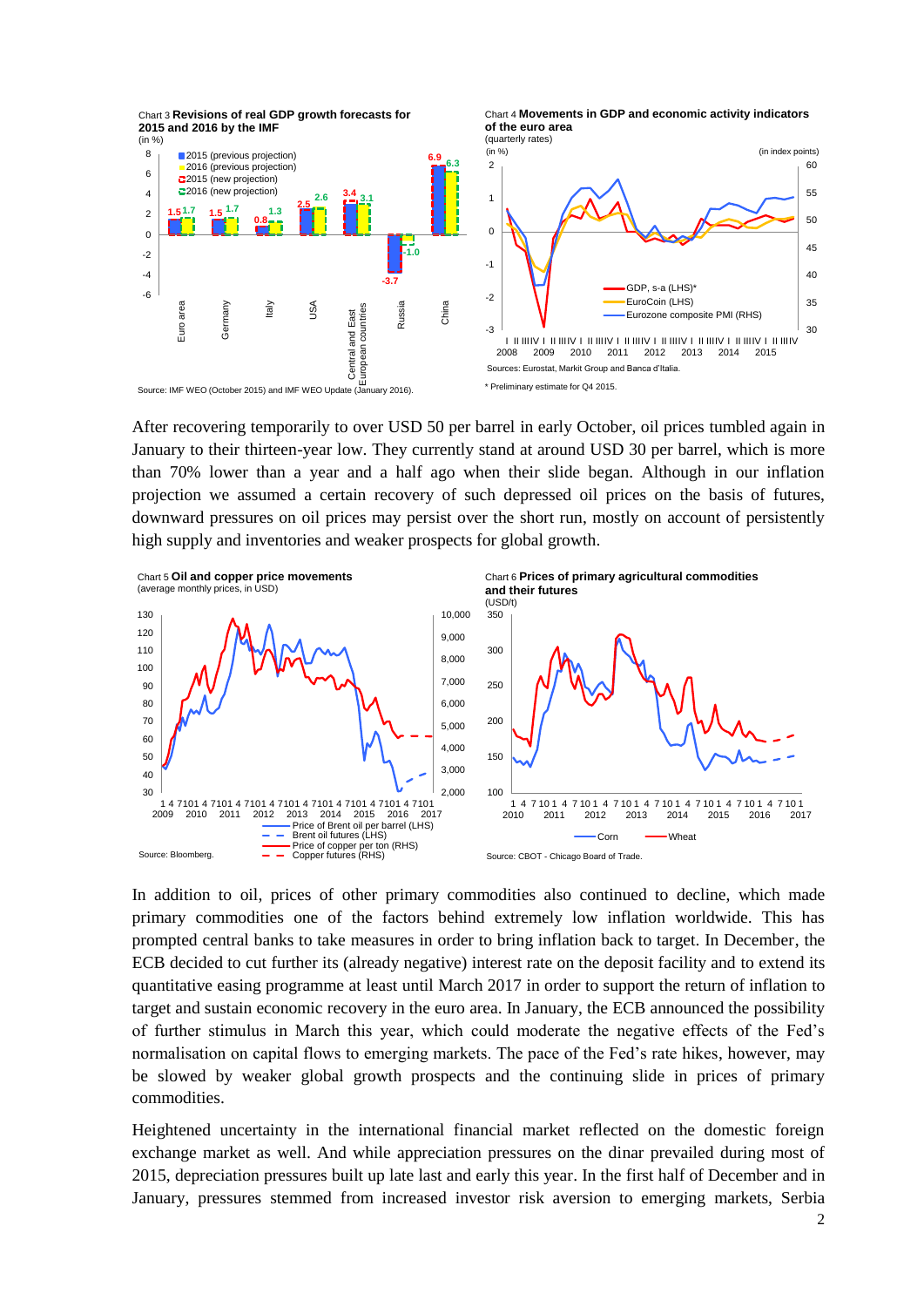included. To an extent, they were also generated by the interplay of seasonal factors at home. Factors working in the opposite direction included higher foreign direct investment in Serbia, which in 2015 reached EUR 1.8 bln and exceeded the current account deficit. Depreciation pressures were also moderated by the successful completion of the third review under the IMF arrangement and Serbia's improved credit rating outlook. As before, the National Bank of Serbia kept a close eye on developments and intervened in both directions – by selling and buying foreign exchange, in order to moderate excessive daily volatility of the exchange rate.





Serbia's GDP posted growth in the fourth quarter. On the back of increased domestic demand, primarily in terms of investment, GDP rose by 0.2% in seasonally-adjusted terms relative to a quarter earlier or by 1.3% compared to the same period of 2014. Investment determined GDP growth on the expenditure side throughout the entire last year, which is an important precondition to sustainable growth. On the production side, growth was led by industry and construction. At the same time, more than two-thirds of branches within manufacturing boasted increased production and almost all recorded higher exports. Such trends are expected to continue, accompanied by further acceleration in economic activity. After growing by 0.8% in 2015, GDP is expected to go up by 1.8% in 2016 and 2.2% in 2017.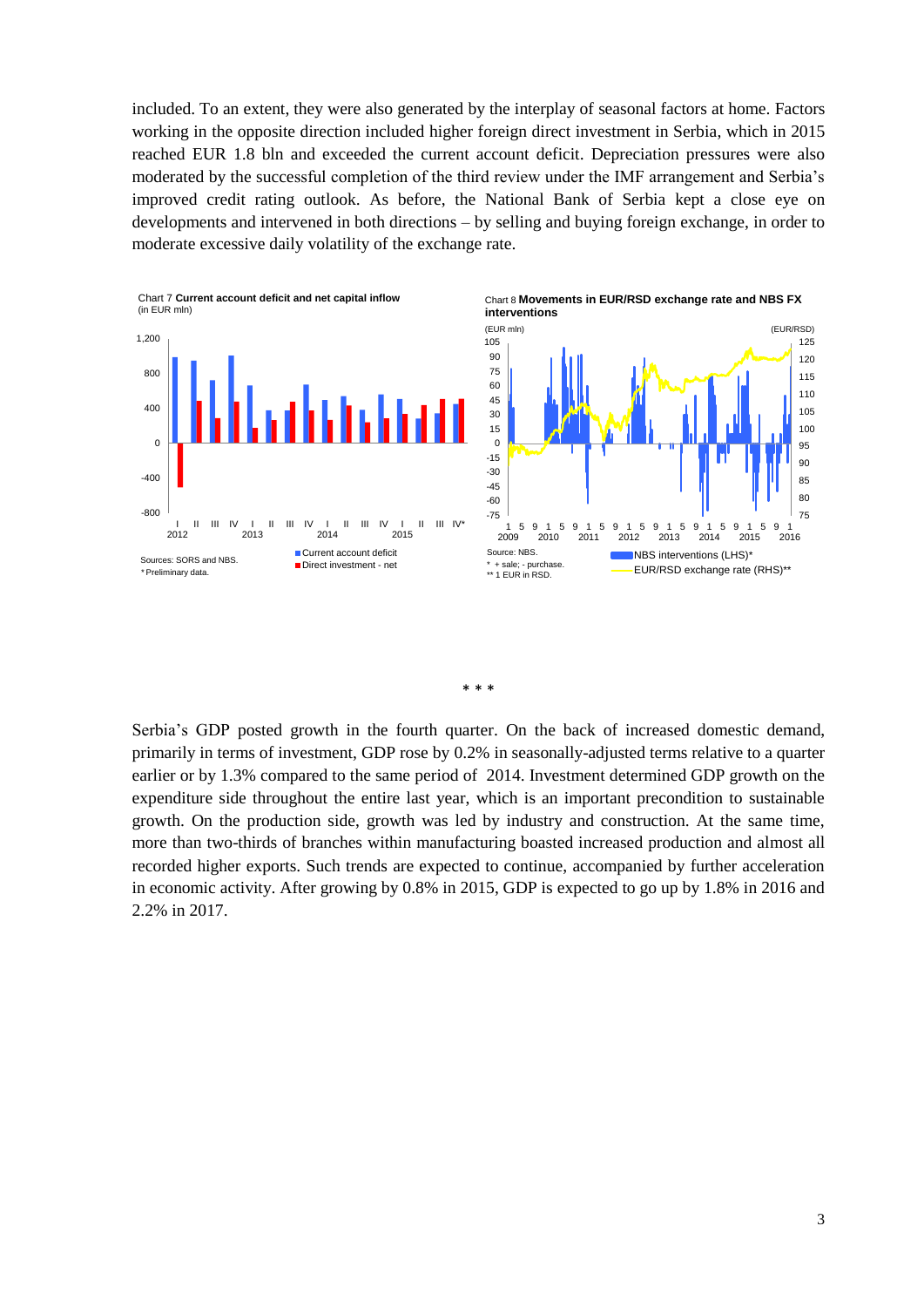

Chart 10 **New investment loans and FDI** 



We expect growth in investment this year to result from an interplay of a number of factors, most notably lower operating expenses of businesses owing to more favourable lending terms and lower oil prices, as well as an improved investment environment. In addition, we expect that investment will also rise on the back of the recovery in the euro area which is expected to continue and stable inflow of capital from foreign direct investment. Higher investment implies higher imports of equipment and intermediate goods, which means that although we expect higher exports, the contribution of net exports to GDP growth will most likely be neutral, like it was last year.

Favourable tendencies should continue in 2017 – in all likelihood, investment will continue to drive economic growth. Household consumption will probably be an additional positive contributor to GDP, while the impact of net exports is likely to stay close to neutral. The risks to GDP projection are largely associated with the pace of economic recovery of the euro area and movements in international primary commodity prices.

\* \* \*

Inflation has been low and stable for the last three years. Year-on-year, it continued below the lower bound of the target tolerance band in Q4 and amounted to 1.5% in December. Inflationary pressures remained subdued due to the disinflationary effect of the majority of domestic factors, continuing slide in global prices of oil and primary agricultural commodities, and generally low inflation abroad.

Looking ahead, year-on-year inflation is likely to stay low in the first half of the year owing to a further decline in global prices of primary commodities (notably oil) over the past several months. This decline is the main reason why our new projection was revised down relative to the November forecast.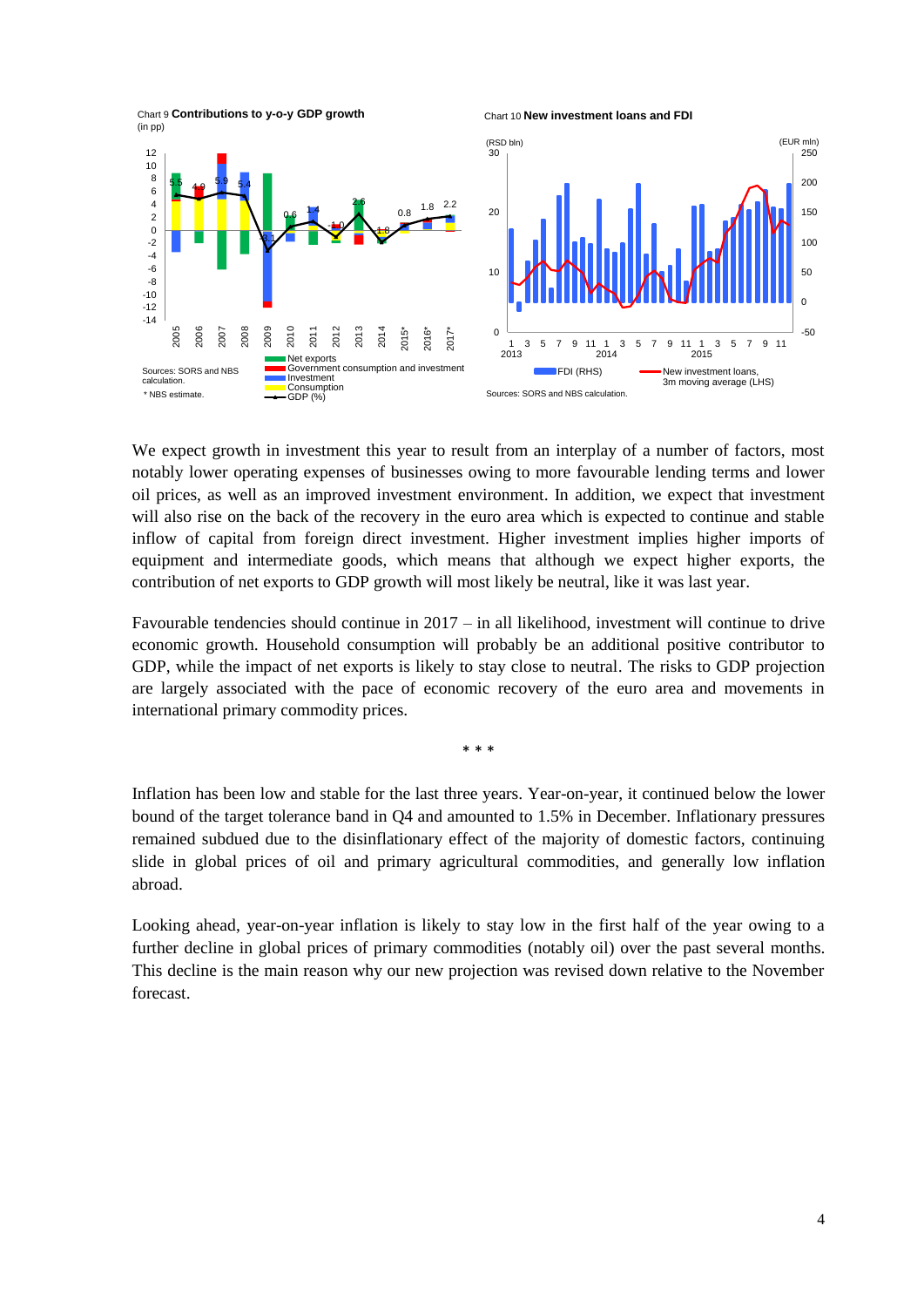

*According to our central projection, year-on-year inflation should rise moderately from mid-year and return within the target tolerance band late this or early next year. We estimate that its growth will continue in 2017, though at a much slower pace, averaging around 3.0%.*

Gradual inflation growth over the projection horizon will mainly reflect the weakening of disinflationary pressures amid the assumed moderate rise in international primary commodity prices, domestic aggregate demand and inflation abroad.

The risks to the projected inflation path are mostly associated with future developments in the international commodity and financial markets and, to a degree, with the speed of recovery in the euro area.

\* \* \*

Having kept the key policy rate unchanged for three months, the National Bank of Serbia's Executive Board decided to cut it by 0.25 pp to 4.25% in its most recent meeting. The slower pace of key policy rate trimmings over the past months is attributable to heightened uncertainty in the international environment. In the same meeting, the Executive Board also decided to narrow the interest rate corridor by 0.25 pp – from  $\pm 2.0$  pp to  $\pm 1.75$  pp relative to the key policy rate. This move should be conducive to further stabilisation of interest rates in the interbank money market and strengthening of the interest rate transmission channel. In addition, this month was the last in the sixmonth cycle of the FX required reserve ratio cuts which the National Bank of Serbia implemented to stimulate credit activity and, in turn, quicken the recovery of the Serbian economy. In 2015, lending activity increased by 1.8%, despite the maturing of subsidised loans. A particularly favourable development is the fact that new investment loans granted in 2015 were two and a half times higher than in 2014.